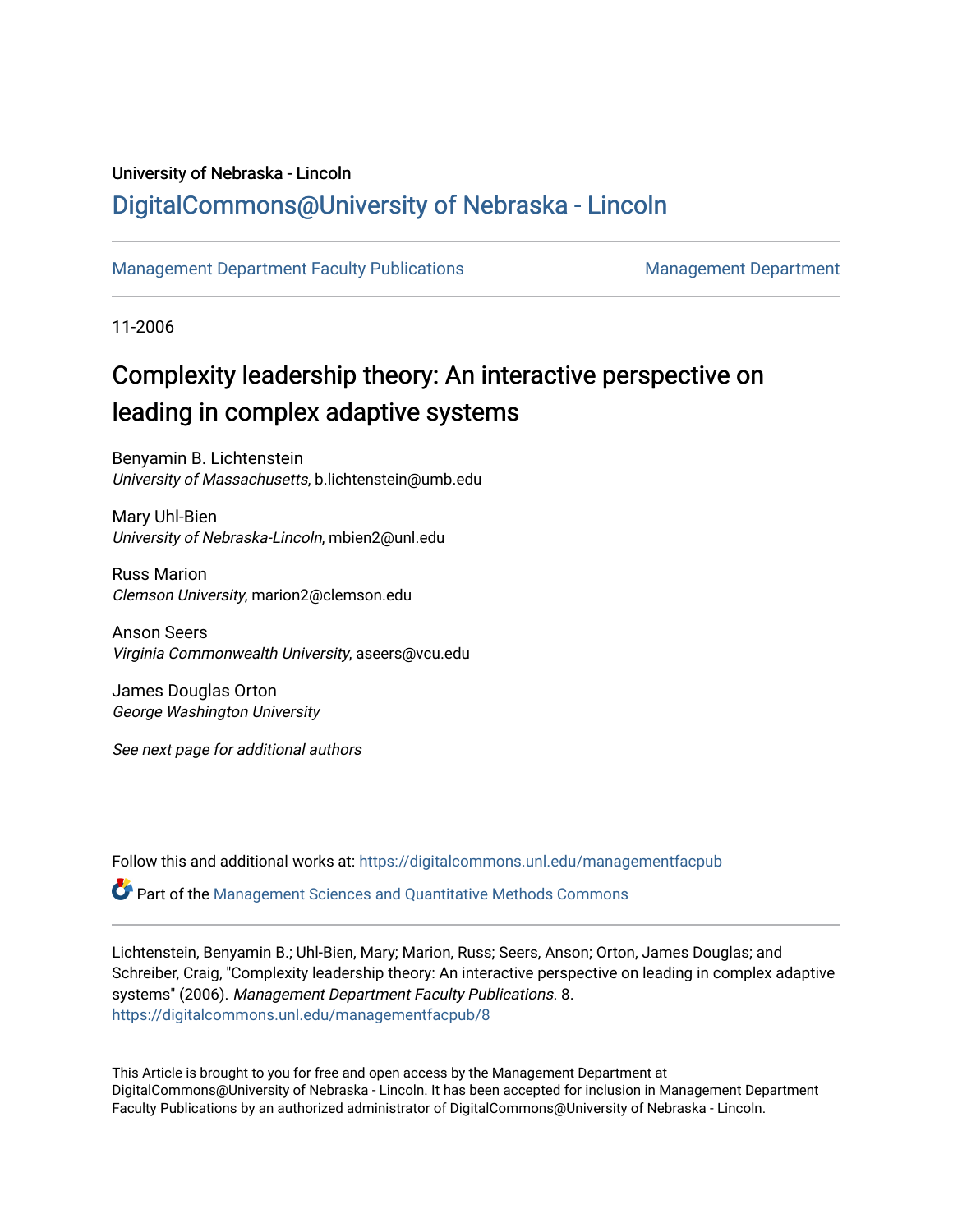#### Authors

Benyamin B. Lichtenstein, Mary Uhl-Bien, Russ Marion, Anson Seers, James Douglas Orton, and Craig Schreiber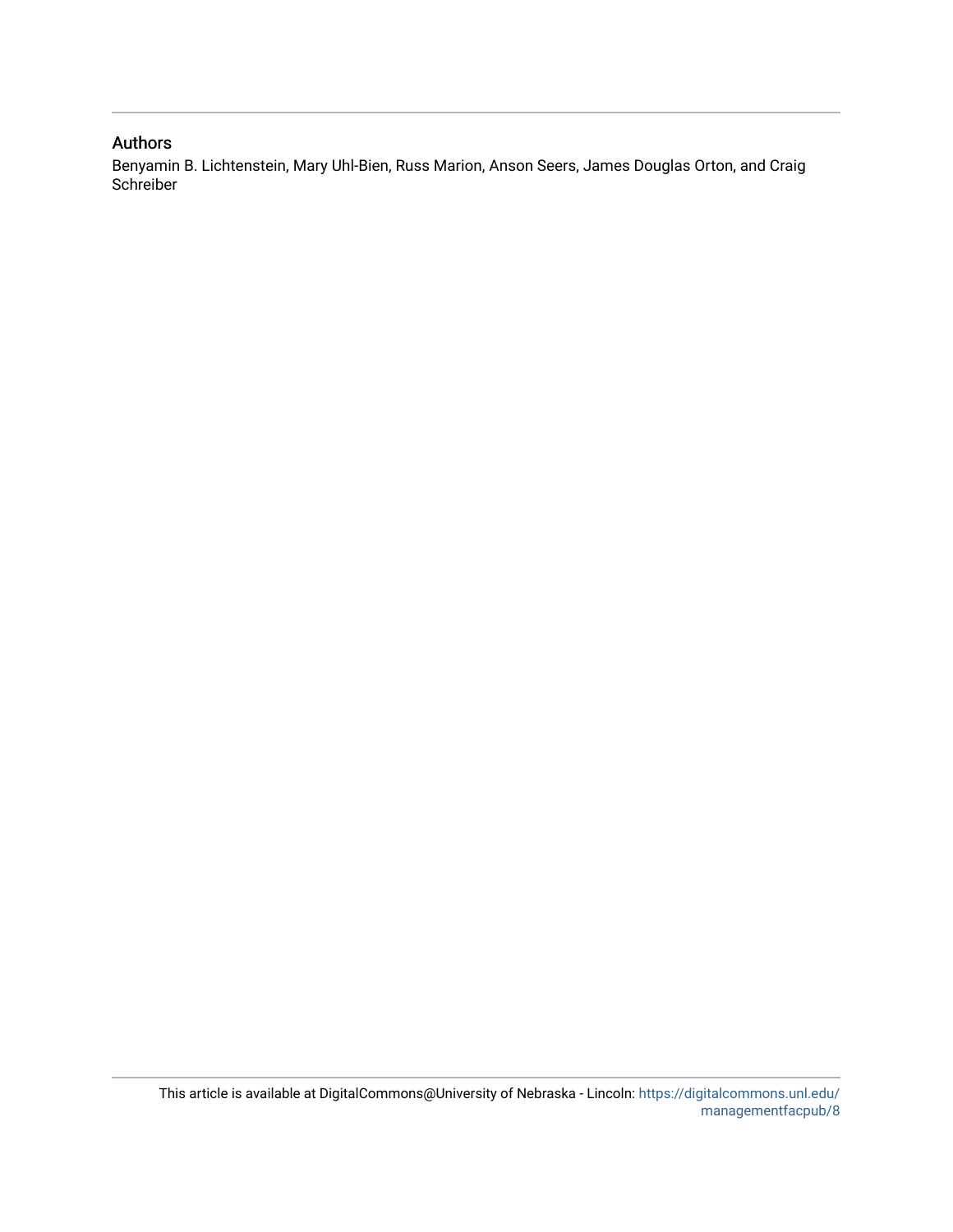Published in *Emergence: Complexity and Organization*, 8:4 (2006), pp. 2-12.

Copyright © 2006 Institute for the Study of Coherence & Emergence; published by Lawrence Erlbaum Associates. Used by permission.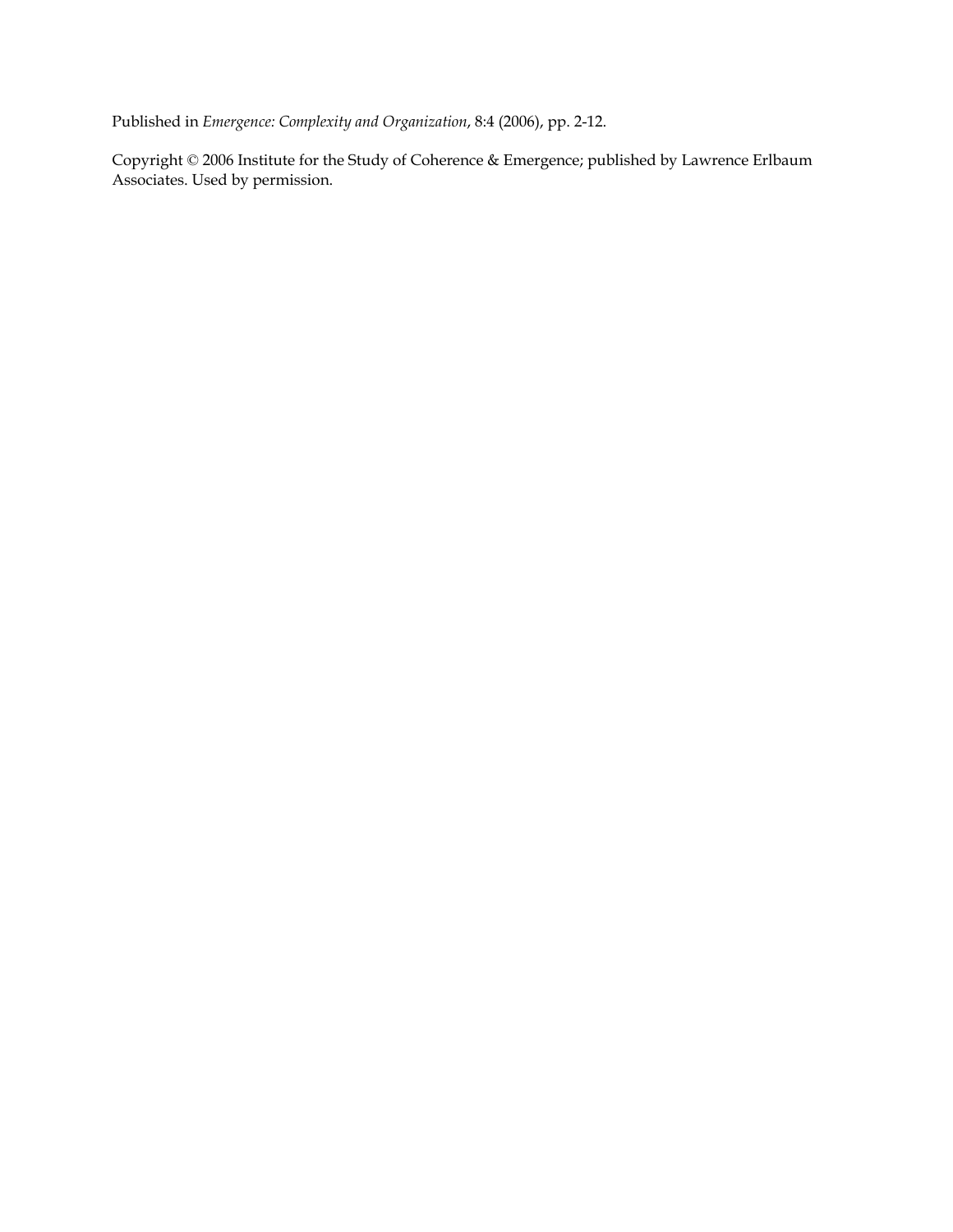

# **Complexity leadership theory: An interactive perspective on leading in complex adaptive systems**

Benyamin B. Lichtenstein<sup>1</sup>, Mary Uhl-Bien<sup>2</sup>, Russ Marion<sup>3</sup>, Anson Seers<sup>4</sup>, James Douglas Orton<sup>5</sup>, and Craig Schreiber<sup>6</sup>

1 University of Massachusetts; 2 University of Nebraska-Lincoln; 3 Clemson University; 4 Virginia Commonwealth University; 5 The George Washington University; 6 Carnegie Mellon University, USA

**Traditional, hierarchical views of leadership are less and less useful given the complexities of our modern world. Leadership theory must transition to new perspectives that account for the complex adaptive needs of organizations. In this paper, we propose that leadership (as opposed to leaders) can be seen as a complex dynamic process that emerges in the interactive "spaces between" people and ideas. That is, leadership is a dynamic that transcends the capabilities of individuals alone; it is the product of interaction, tension, and exchange rules governing changes in perceptions and understanding. We label this a dynamic of adaptive leadership, and we show how this dynamic provides important insights about the nature of leadership and its outcomes in organizational fields. We define a leadership event as a perceived segment of action whose meaning is created by the interactions of actors involved in producing it, and we present a set of innovative methods for capturing and analyzing these contextually driven processes. We provide theoretical and practical implications of these ideas for organizational behavior and organization and management theory.**

#### Introduction

As twenty-first-century management contin-<br>ues to emphasize decentralized organizing<br>structures and co-evolutionary ecologies<br>of firms, institutions, and markets, there is a growues to emphasize decentralized organizing **A** structures and co-evolutionary ecologies ing recognition that traditional top-down theories of leadership are at best overly simplistic (Osborn *et al*., 2002). That is, leading-edge theorists and the leaders they inform are questioning the assumption that the essence of leadership rests within the character or the characteristic behaviors of effective supervisors (Seers, 2004). Worse, the notion that a leader exogenously "acts on" organizations in order to achieve the leader's objectives may be misguided in the presence of the insight that organizations are highly complex and nonlinear (Meyer

*et al*., 2005). There is also a growing realization that effective leadership does not necessarily reside within the leader's symbolic, motivational, or charismatic actions.

If leadership is not "in" a leader or "done by" a leader, however, how are we to insightfully conceive exactly what constitutes leadership and from where it originates? A novel approach for answering these questions is grounded in complexity science, namely the notion that *leadership is an emergent event*, an *outcome of* relational interactions among agents. In this view, leadership is more than a skill, an exchange, or a symbol – leadership *emerges through* dynamic interactions (Bradbury and Lichtenstein, 2000). "Complexity leadership theory" investigates the role of leadership in expediting those processes in organizations through which interdependent actions among many individuals combine into a collective venture (Drath, 2001; Meyer *et al*., 2005).

Founding the approach of this paper on complexity theory *per se* moves us to a wholesystems view and thus away from the more traditional approaches that focus on variables and component parts. Instead, we will focus on:

- Expanding the locus of leadership from the isolated, role-based actions of individuals to the innovative, contextual interactions that occur across an entire social system; •
- Extending current theory and practice by focusing on micro-strategic leadership actions across all organizational levels and across organizational boundaries; •
- Increasing the relevance and accuracy of leadership theory by exploring how leadership outcomes are based on complex interactions, rather than "independent" variables; •
- Highlighting the relational foundations of change in emerging organizational fields, •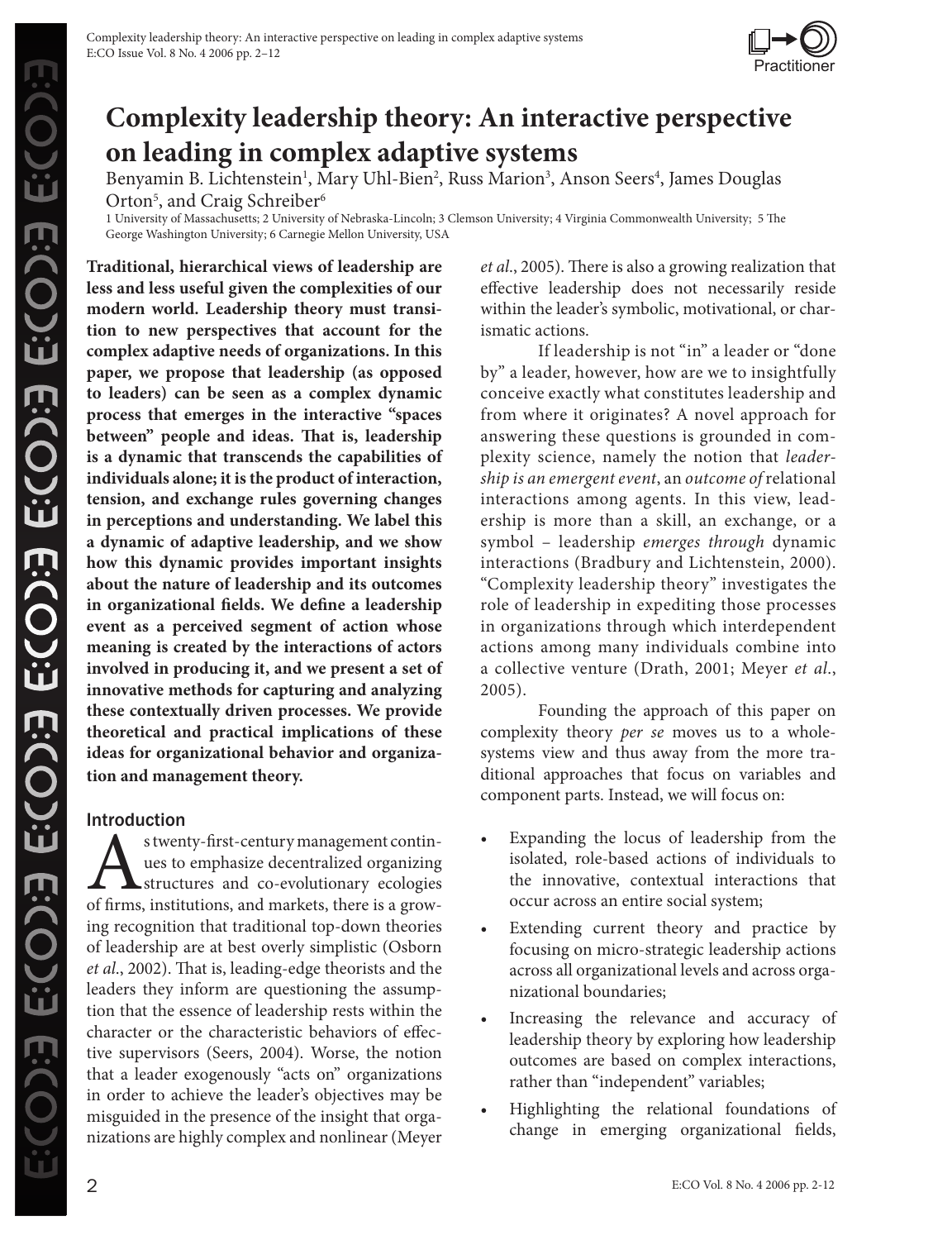through the idea that leadership occurs in the "spaces between" agents;

- Providing a new and rich foundation for explaining the constructive process of collective action as well as the influential "behaviors" of collective actors;
- Connecting to innovative methodologies that can enrich our understanding of how leadership gets enacted and received in complex environments. •

# Toward a new era in leadership: Complexity leadership theory

Example 1 and the society in general, is<br>infatuated with leaders – people who occupy<br>some elevated status or position and to whom<br>we often ascribe some form of "greatness" (Gronn, infatuated with leaders – people who occupy some elevated status or position and to whom we often ascribe some form of "greatness" (Gronn, 2002). The Western mindset about leaders seems ruled by assumptions that leaders have some innate capacity to plan futures, arrive at rational and correct decisions (Bluedorn, 2002), and control social outcomes (Meindl *et al*., 1985).

A new mindset is beginning to emerge, however, which recognizes that social processes are too complex and "messy" to be attributed to a single individual or pre-planned streams of events (Finkelstein, 2002; Marion and Uhl-Bien, 2001). As Finkelstein (2002: 77) put it:

*"I understand that as researchers we need to simplify very complex processes to study them carefully, but what are we left with when we remove the messiness, the back-and-forth, the reality?"*

Although the complexity leadership approach redirects emphasis away from the individual as leader, it does not in any way diminish the importance of leadership as an organizational phenomenon; rather, it recognizes that leadership transcends the individual by being fundamentally a system phenomenon (Marion and Uhl-Bien, 2001, 2003; Uhl-Bien *et al*., 2004; Hazy, 2006). Drawing from complexity science (Marion, 1999), complexity leadership theory offers a new perspective for leadership research by considering leadership within the framework of the idea of a complex adaptive system (CAS). In such systems, relationships are not primarily defined hierarchically, as they are in bureaucratic systems, but rather by *interactions* among heterogeneous agents and across agent networks.

A CAS is comprised of agents, individuals as well as groups of individuals, who "resonate" through sharing common interests, knowledge and/or goals due to their history of interaction and sharing of worldviews. Agents respond to both external pressures (from environment or from other CAS or agents, e.g., leaders) and internal pressures that are generated as the agents struggle with interdependency and resulting conflicting constraints (e.g., when the needs of one agent conflict with those of another). These tensions, when spread across a network of interactive and interdependent agents, generate *system-wide*  emergent learnings, capabilities, innovations, and adaptability. Importantly, such elaborations are products of *interactions among agents*, rather than being "caused" by the specific acts of individuals described as leaders.

A complex systems perspective introduces a new leadership "logic" to leadership theory and research by understanding leadership in terms of an *emergent event* rather than a person. A complexity view suggests a form of "distributed" leadership (Brown and Gioia, 2002; Gronn, 2002) that does not lie in a person but rather in an interactive dynamic, within which any particular person will participate as leader or a follower at different times and for different purposes. It is not limited to a formal managerial role, but rather emerges in the systemic interactions between heterogeneous agents (Marion and Uhl-Bien, 2001, 2003). Therefore, complexity leadership includes a descriptive analysis examining the conditions and dynamic processes of these interactions and the emergent phenomena that they call forth:

*"There is a growing sense that effective organization change has its own dynamic, a process that cannot simply follow strategic shifts and that is longer and subtler than can be managed by any single leader. It is generated by the insights of many people trying to improve the whole, and it accumulates, as it were, over long periods."* (Heckscher, 1994: 24)

In other words, "leaders" in the *formal* sense can enable the conditions within which the process occurs, but they are not the direct source of change.

A key contribution of a complexity leadership theory is that it provides an integrative theoretical framework for explaining interactive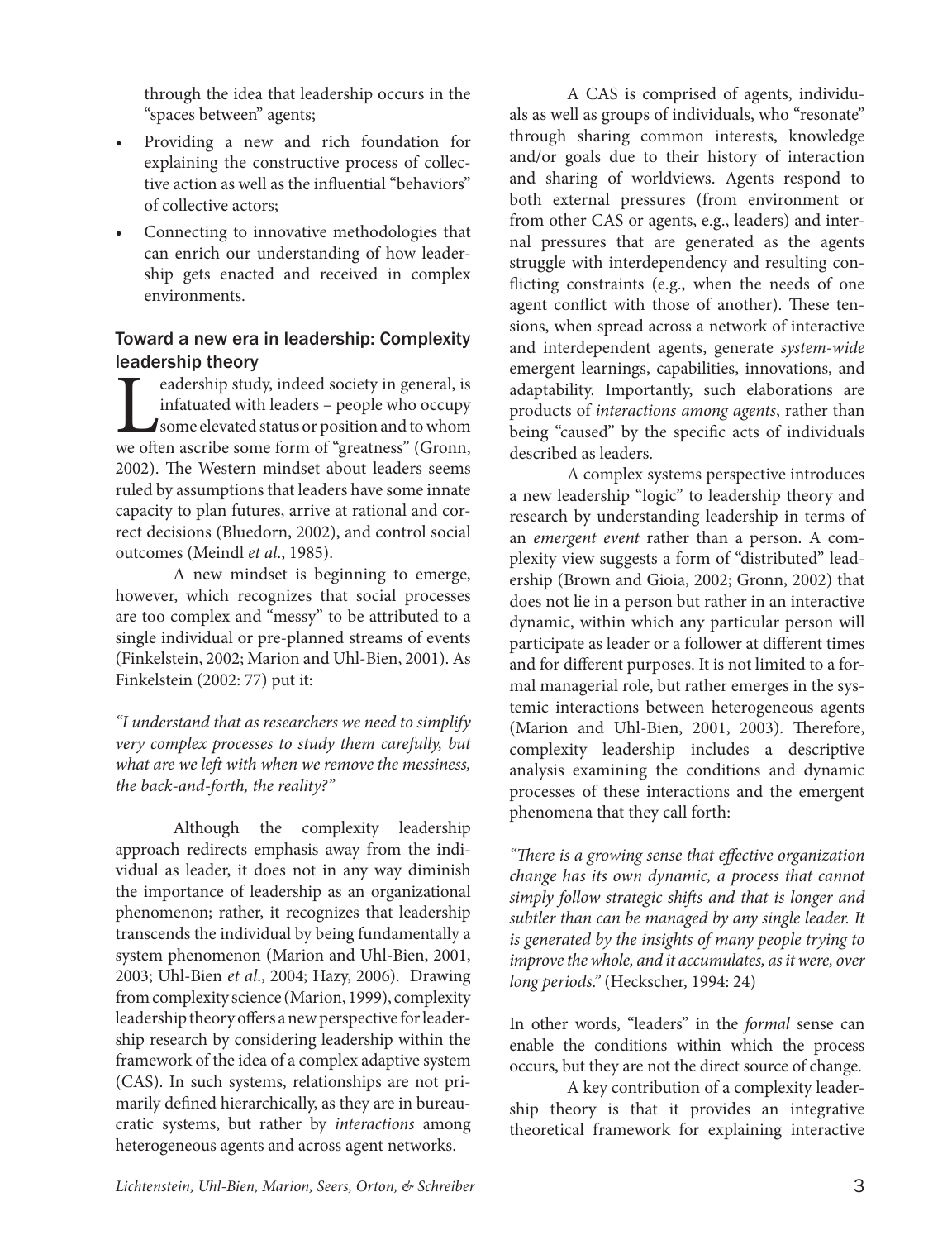dynamics that have been acknowledged by a variety of emerging leadership theories, e.g., shared leadership (Pearce and Conger, 2003), collective leadership (Weick and Roberts, 1993), distributed leadership (Gronn, 2002), relational leadership (Drath, 2001; Uhl-Bien, in press), adaptive leadership (Linsky and Heifetz, 2002; Uhl-Bien *et al*., 2004), and leadership as an emergent organizational meta-capability (Hazy, 2004, 2006).

#### Specifying the interactive nature of leadership in events

Adaptive leadership is defined for this paper as an interactive event in which knowledge, action preferences, and behaviors change, thereby provoking an organization to become more adaptive. This definition focuses on change, as many definitions of leadership already do (Bryman, 1996), but also distinguishes between leadership (as a product of interactive dynamics) and leaders (people who influence this process). As such, adaptive leadership does not mean getting followers to follow the leader's wishes; rather, leadership occurs when interacting agents generate adaptive outcomes. According to this definition, leadership can occur anywhere within a social system. It need not be authority or position based, but is instead a complex interactive dynamic sparked by adaptive challenges. Individuals act as leaders in this dynamic when they mobilize people to seize new opportunities and tackle tough problems. As the situation changes, different people may act as leaders by leveraging their differing skills and experience.

An excellent starting place for developing a model of adaptive leadership in events can be found in the work of Mead (1932, 1934, 1938), who brought to the fore the neglected dimension of inter-subjectivity in the establishment of both individual and collective behavior. For Mead, the very notion of self (identity) becomes intimately connected to the identity of agents (objects and individuals) with which one interacts in a social structure. Allport (1954, 1962, 1967) builds on this idea by conceptualizing social structure as an ongoing *cycle* of events. Events are the observable nodes in these cycles; multiple cycles may interact directly or they may be tangential. Allport's theory provides a powerful precedent to complexity science in affirming that longitudinal analyses of interaction events should replace cross-sectional

frameworks that purport to examine how single variables "cause" some dependent (pre-assigned) outcome.

Weick's (1979) social psychology of organizing modernizes Allport's analysis. Weick argues that the basic unit of organization is the "double interact" of interdependent behaviors between individuals. He also emphasized that "events in organizations are held together and regulated by dense, circular, lengthy strands of causality perceived by members" (Weick, 1979: 13).

Recently, Cilliers (1998) applied a complexity, postmodern lens by connecting these earlier ideas on intersubjectivity to Giddens's (1984) partly cognitive model of structuration. An event is thus a bracketing of ongoing interactions to create meaning. Following this reasoning, we propose a new definition for an event, namely a perceived segment of action for which meaning relates to *interactions* among actors. All of the actors need not play equivalent roles in the action, but all of the roles are interrelated. Another way to say this is that meaning emerges in the "spaces between" people rather than in the acts of individuals *per se*  (Buber, 1970). "In essence… [Buber's work] points to the relational perspective that self and others are not separable… but are, rather, coevolving…" (Bradbury and Lichtenstein, 2000: 551). In a similar way, Drath (2001: 136) proposed that:

*"people construct reality through their interactions within worldviews... [They do it] when they explain things to one another, tell each other stories, create models and theories… and in general when they interact through thought, word, and action."*

Accordingly, leadership events are not constructed by the actions of single individuals; rather, they emerge through the interactions between agents over time.

## Drivers of adaptive leadership Collective identity formation as a driver of adaptive leadership

cording to most complexity researchers, agent interactions are governed by rules and mechanisms for changing rules. One fundamental form of rule change occurs when agent interactions are governed by rules and mechanisms for changing rules. One interactions in leadership events produce a new identity (e.g., Gioia *et al*., 2000). According to the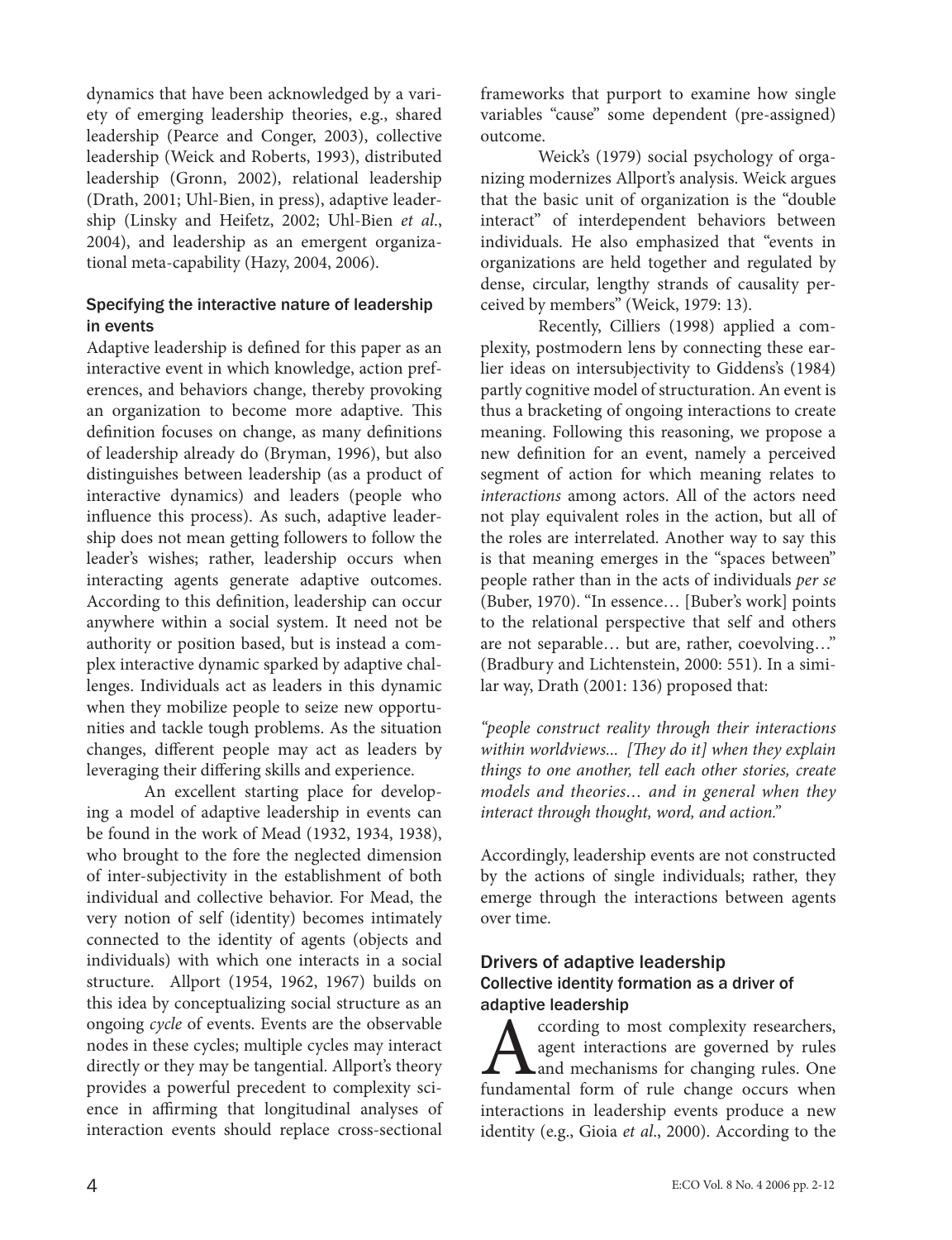adaptive leadership perspective, this identify formation occurs over time, as participants together define "who we are" and what we are doing through our interactions. In this way, the emergence of a social object occurs through the "in-forming" of a joint social identity. Importantly, such social objects arise jointly, through the mutual interactions of its participant creators. This driver of collective identity formation can be forgotten as soon as the participants create a common-sense conception of a formal leader "out there," with themselves holding complementary follower roles (Kahneman and Tversky, 1972). By this account, complexity leadership theory suggests that participants need to be made aware of this dual process of identity creation and projection, in order to take back ownership of their role in the identity-formation process.

Complexity leadership theory's conception of interactive events offers the potential for specifying the construction process of collective action, and thus collective actors (Seers and Wilkerson, 2005). Note how different this conception is from traditional models of leadership, and from most complexity models of agent rule following. Most simulation researchers suggest that agents are governed by a selfish rule (Bonabeau and Meyer, 2001). For example, Nowak *et al*., (1995) show cellular automata simulations in which selfish behaviors of agents may, under certain circumstances, generate cooperative behaviors across an interactive system. In contrast, complexity leadership theory develops a more nuanced view of how rules are used and how they can change through interactions over time.

#### Tension as a driver of adaptive leadership

A second driver of innovation in adaptive leadership events occurs when the interactions between agents spark tension that leads to adaptive change. According to complexity leadership theory, when agents interact they may experience tension in the form of pressures on and challenges to their personal knowledge base (Carley and Hill, 2001). Such challenges to agent schema can, under the right enabling conditions, foster realignment of agents' cognitive maps to resonate better with the new information. That is, agents realign their schema in order to accommodate and thus mitigate disagreement (Kauffman, 1993; Marion and Uhl-Bien, 2001).

These tension-related accommodations often generate completely new information; that

is, ideas, innovations, and frameworks emerge that are unanticipated given the information currently available (Uhl-Bien *et al*., in press). Therein lay the seeds of adaptive leadership: Agent interactions can generate tension through which novel information can emerge; when those new ideas lead to positive change, adaptive leadership has occurred. In this case, the tension that arises in agent interactions can function as a core driver for change in adaptive leadership. Adaptive leadership then may take advantage of such tension as a driver through which interacting agents (people, ideas, etc.) address complex challenges in ways that produce new patterns of cognition and behavior. But how do we measure these dynamics, and how can we expand our understanding of leadership in events such that formal leaders can help create the conditions for adaptive leadership and complexity leadership?

## Measuring the space between: Methods for exploring and analyzing leadership events

liven our interest in exploring the events that generate leadership, we have identified several methods that can be used to measure and analyze specific leadership events over time, as well as the interrelationships that enact them. Specifically we are interested in "episodes" of leadership, and on the interactions that are bracketed into those events. Since interactive dynamics are processes that take place over time, we need methods that attend to the longitudinal and dynamic nature of interactive events and the relationships that construct them.

Focusing on events as the prime unit of analysis means more than applying new methods in order to analyze cross-sectional data on individual characteristics. Instead, measuring "the space between" involves:

- Identifying and bracketing the events, episodes, and interactions of interest; •
- Capturing these events or interactions as data in a systematic way; •
- Gathering individual/agent level data that describe interaction cues received over time; •
- Modeling these data in ways that highlight their longitudinal and relational qualities; •
- Analyzing these data in terms of their relational •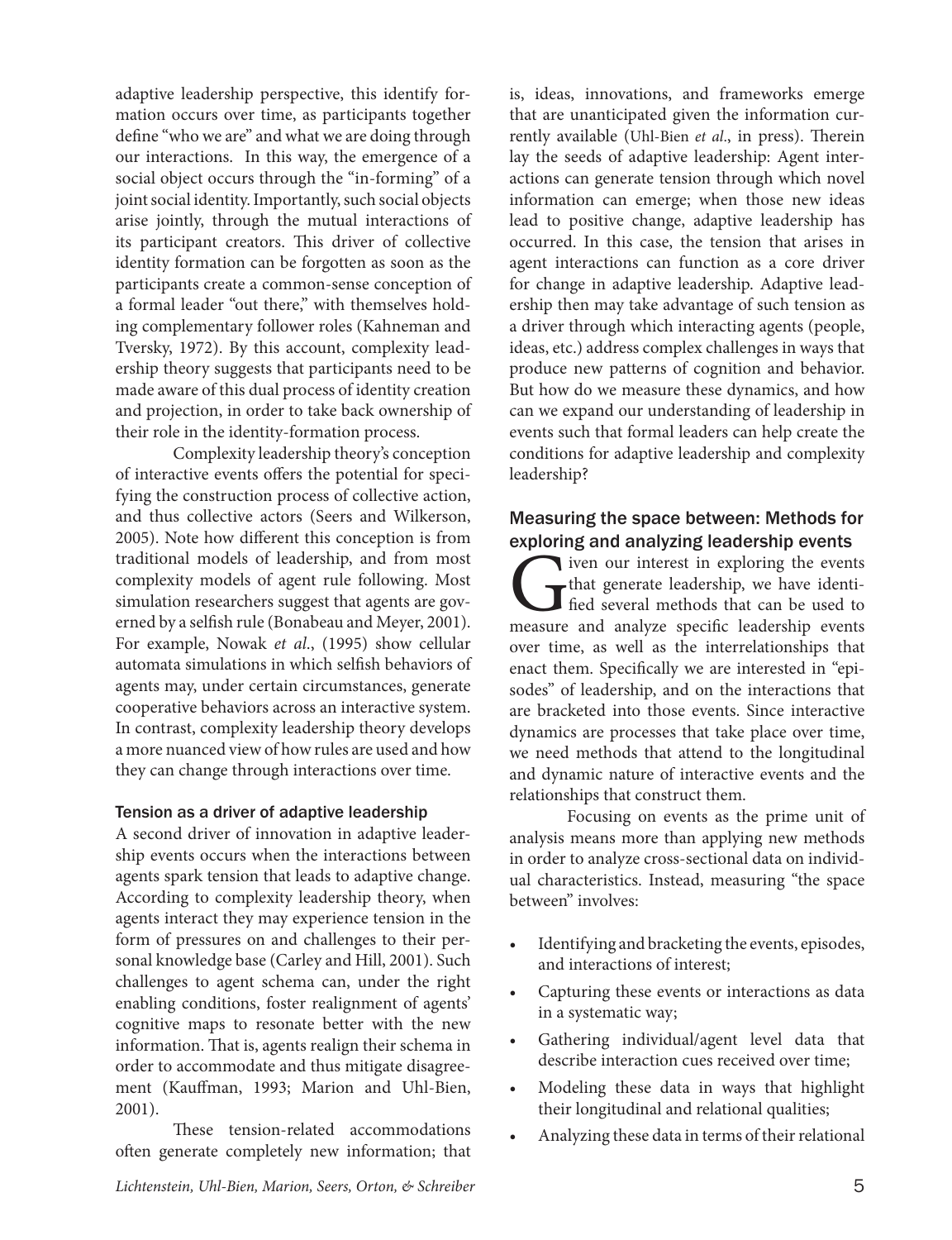qualities and longitudinal dynamics.

*Identifying and bracketing events* need not be complicated, depending on the nature of the organizing processes one is examining. A paradigmatic case is Barley's (1986) examination of interactions between radiologists and technicians during a period of dramatic technological change. In that case, the context of these interactions was defined (bracketed) by a radiological procedure, which in our case would be the event within its nexus of relationships. Less common, but no less interesting, is the research on organizational meetings or special events, in which the crucial episodes are defined *a priori* by the research interest, and the bracketing of these processes is structurally produced and distinguished by the organizational members themselves.

*Capturing events and interactions systematically* may result from the in-depth exploration of organizing processes. For example, management researchers have recognized the important role that temporal events play in making progress (Brown and Eisenhardt, 1997) and catalyzing changes (Gersick, 1994) in dynamic contexts. In those two studies, the researchers were able to identify temporal and event-based transitions that structured the development of the project/venture being studied. A more formal approach was taken by Lichtenstein *et al*. (2006) in their discovery of an "emergence event" within a nascent entrepreneurial venture. Using grounded theory (Strauss and Corbin, 1993), they coded bi-weekly interview data into four categories, then transformed these codes into a quantitative format (Van de Ven and Poole, 1990). Next, they analyzed each of the time series' using quality control methods, which highlighted a dramatic change in one variable (Dooley and Van de Ven, 1999). *Post-hoc* heuristic tests confirmed the presence of two distinct "epochs" (events) within these data.The interview corresponding to the specific change point was more deeply examined; it became the nexus of a series of changes that were explained as interdependent aspects of an emergence event.

*Gathering individual/agent level data* about the members' interdependencies and the interaction cues that they receive over time (traditionally, the cues that "lead them") is necessary for exploring how leadership events diffuse through "the space between" the participants to influence a population. These data can be gathered through observa-

tion and surveys in the laboratory (Guastello *et al*., 2005) or in the field (Schreiber and Carley, 2005). To fully understand leadership events, however, it is also necessary to know how these leadership cues or triggers are perceived by the individual agents who must make particular choices or take specific actions (Hazy, 2006). Because events unfold over time, the data set must be longitudinal, to capture how these qualities change over time, as well as cross-sectional, to understand agents' perceptions and qualities at specific moments in time. Accessing and gathering this type of data is challenging; fortunately, software tools and other techniques enable detailed data gathering at regular intervals in organizations (www.leadershipscience.com; Amabile *et al*., 2005). Once gathered, the data can be used as inputs to computational models as described below or for other quantitative, qualitative, or mixed method analytic techniques.

*Modeling data in ways that highlight their longitudinal and relational qualities* enables exploration of the complex and interrelated dynamics inherent in leadership events. A recent survey of computer modeling approaches in leadership research (Hazy, in press) identified several different techniques that have been used for this, including system dynamics modeling (Davis, 2005; Hazy, 2004; Jacobsen and House, 2001), discrete event simulation (Jiang and Burton, 2002), agent-based modeling (Black and Oliver, 2004; Black *et al*., 2006; Carley and Ren, 2001), network modeling such as the NK Model (Solow and Leenawong, 2003), and dynamical network analysis (Schreiber and Carley, 2004a, 2005a). These techniques can be used to explore the nonlinear relationships resident in the data and to better understand the analytical implications of theory. Based on these synthetic results, computational analysis can pose research questions and identify hypotheses for empirical studies that might have otherwise gone unnoticed.

In addition, computational modeling can be used to answer questions that are normative or plausible. Plausible questions ask "what might be" and explore or go beyond what has transpired (Burton, 2003). Computational models are particularly useful in respect to research on organizational complexity, as real-world complex adaptive systems do not lend themselves to controlled experimentation. Through simulation, we can explore the complex effects of explanatory vari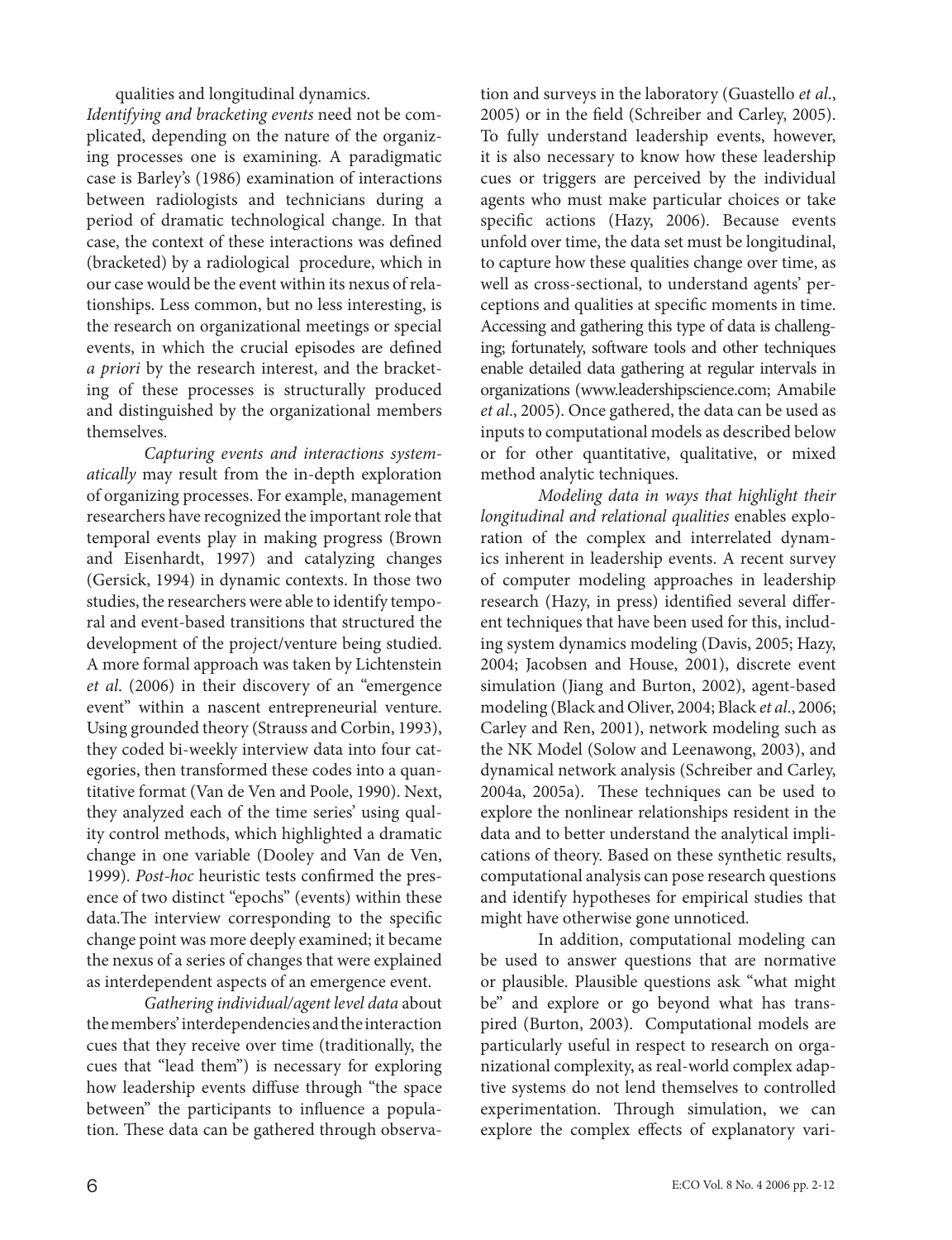ables in a systematic way.

*Analyzing data with a focus on their dynamics and interdependence* is also a critical element of research that explores a complexity science perspective on leadership. Nonlinear dynamical relationships inherent in the data create new challenges in data analysis. In addition to the variables that have been measured in traditional research, such as individual traits or behaviors, new metrics must be identified that more fully capture the system dynamics. This is a work in progress and offers opportunities for methodological research. In addition, new analytical techniques must be developed.

One such technique for rigorously understanding these relational dynamics is dynamic network analysis. The new dynamic network analysis methodology combines techniques of social network analysis with multi-agent simulations (Carley, 2003). Dynamic network analysis represents sociotechnical systems in terms of the complex relational qualities that characterize the interdependencies of the system (Krackhardt and Carley, 1998). Also, dynamic network analysis models dynamic changes resulting from natural evolutionary processes such as learning (Carley and Hill, 2001) and strategic intervention processes such as altering the set of individuals within a group (Schreiber and Carley, 2004b). Through the use of dynamic network analysis, the contextual nature of the network and emergent structure and behavior, including leadership events, can be analyzed as well as the effects of emergence on outcomes such as performance, innovation, and adaptability.

In addition, nonsimulation methods are being perfected for developing rigorous longitudinal analysis of critical events in emergence over time. An exemplar is the study of events leading to the emergence of the Branson, Missouri community (Chiles *et al*., 2004). Their data analysis methods (see pp. 504–506) include grounded theory, pattern matching, visual mapping, narrative techniques, temporal bracketing, and quantification using an event count model analyzed through a Poisson regression. This approach resulted in the identification of four specific eras of emergence punctuated by a carefully defined series of events; moreover, the researchers were able to generalize from these events four drivers of organizational emergence – fluctuation dynamics, positive feed-

back dynamics, stabilization dynamics, and recombination dynamics – which may be applicable as elements of adaptive leadership and complexity leadership.

### Conclusions: Implications for organization science

In y looking for leadership as emerging endogenously within interactions while being embedded within organizations, so-called leaders are not assumed to be directing collective action. There is no linear cause-and-effect relationship to discover. Instead, "leadership" becomes a term that is descriptive of certain social forces at play among actors, which may include a formal leader. This view is consistent with Giddens's (1984) duality of structure in that social structures produce and in some sense lead collective action, while at the same time being reproduced by those actions over time. By considering "leadership action" from an endogenous, time-dependent perspective, we are better able to integrate the time dimension of social systems into organization theory, revealing a unique method for addressing Radcliffe-Brown's (1952) challenge to sociological theory: "How do new types of social structure come into existence?" (cited in Burrell and Morgan, 1979: 56).

Complexity leadership theory begins to address this issue by arguing that certain interactions in a social network will have a nonlinear influence on future interactions within the network. As such, leadership actions may be seen as "field"-level effects that potentially catalyze the emergence of new firms (Uhl-Bien *et al*., in press), proto-institutions (Maguire *et al*., 2004) or organizational fields (Chiles *et al*., 2004). "Field" is being used here in a cognate sense to that found in physics; that is, a matrix underlying a social grouping whose influence reaches to all the actors within that "field."

Another application for complexity leadership theory focuses on how leadership events may occur within and/or give rise to emergent nodes in a social network. Such an approach presents a unique addition to research on networks, by exploring how and when certain nodes may be highly leveraged within a collective social system. Moreover, by exploring influential nodes in terms of leadership outcomes – rather than in terms of the individualized roles these nodes might repre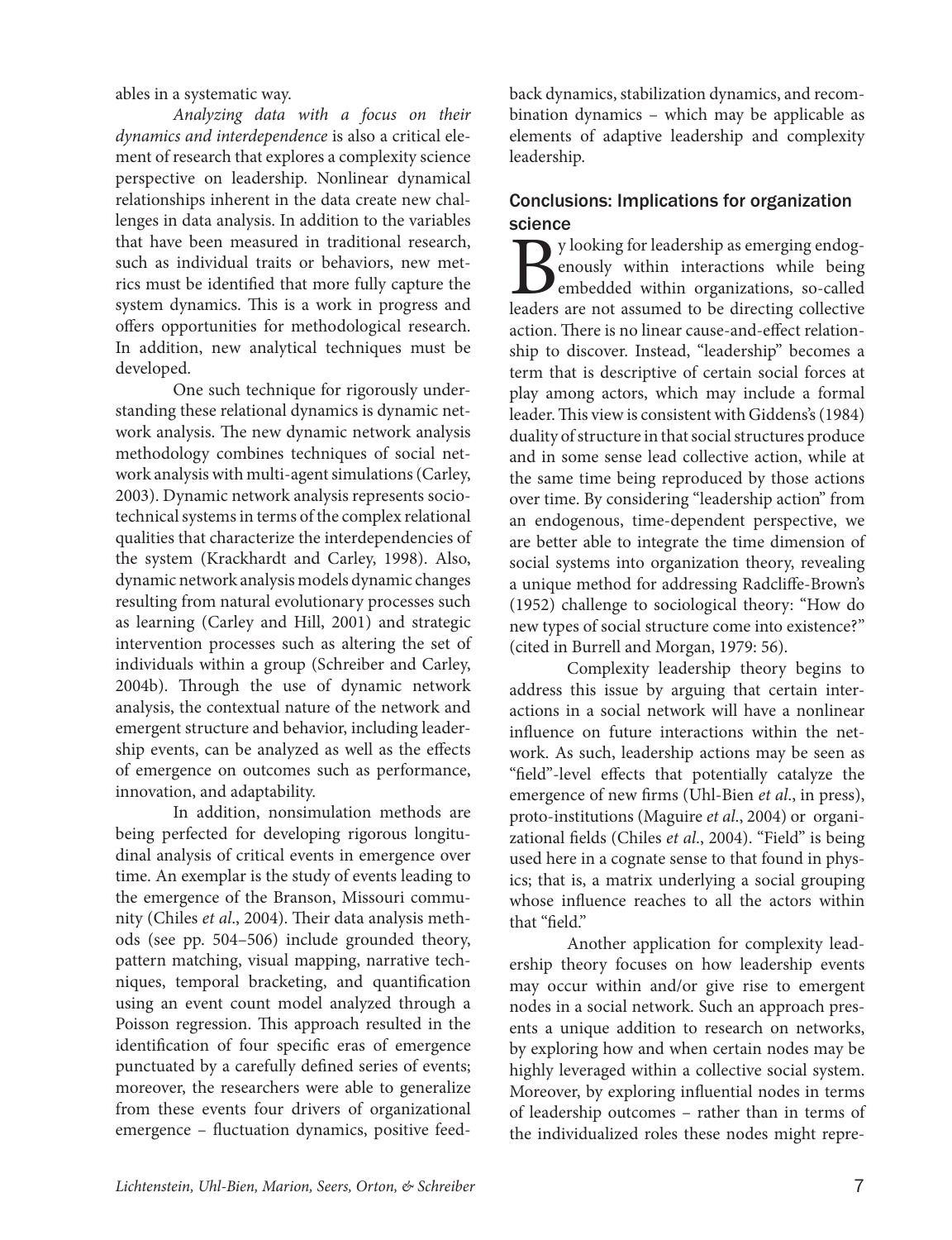sent – complexity leadership theory may offer a new way to explain the role of individual action in the enactment of structures of constraint and opportunity (Ibarra *et al*., 2005: 359).

Complexity leadership theory also reflects a new approach to understanding dynamic organizational capabilities, including innovation, strategic alliance making, and merger and acquisition capabilities (Teece *et al*., 1997; Eisenhardt and Martin, 2000). Teece (2005) has argued that the next horizon of management research is how to manage and lead an organization's dynamic capabilities. In our view, leadership is the emergent result of interacting individuals such that behavior and resource elements of the organization come together in useful ways – a frame that can be formalized in terms of dynamic organizational capabilities and routines. Such a link between leadership and organizational capabilities has recently been explored through computational modeling (Hazy, 2006).

Such framing reflects the growing use of computational modeling in organization theory (Carley and Prietula, 1994; Carley and Svoboda, 1996; Levinthal and Warglien, 1999; March, 1991; March and Olsen, 1976) and the use of complementary modeling techniques in leadership research (Hazy, 2006). Of particular note is the use of Kaufmann's (1993) NK model in organizational contexts (Levinthal, 2001; Levinthal and Warglien, 1999) to explore strategic choices and top management team dynamics. Although that approach has been focused around strategic search, innovation, and learning (e.g., Rivkin, 2000, 2001; Siggelkow, 2001, 2002), Siggelkow and Rivkin's (2005) approach comes close to modeling the microdynamics of leadership.

Moreover, complexity leadership theory accepts the juxtaposition of order and apparent chaotic change as an essential characteristic of social environments; in this way a complexity framework for leadership is fully integrated within the social psychology of organizing (Weick, 1979; Weick *et al*., 2005). Similarly, by framing leadership as emergent and thus endogenous, it can be usefully explored from both the interpretivist and the functionalist traditions of organizational analysis (Burrell and Morgan, 1979).

Complexity leadership theory also offers an important middle ground between computational analyses of individual agents, and the structures that emerge through their interactions. It explores the actions and events that catalyze emergent structures, and by reducing dependence on the individual the new theory expands our explanations about the origin and directionality of transformative change.

The practical and managerial implications of complexity leadership theory are legion; we offer here just a few initial suggestions. By focusing on how leadership may occur in any interaction, this new perspective dramatically expands the potential for creativity, influence, and positive change in an organization. More than simplistic notions of empowerment, this approach encourages all members to *be* leaders – to "own" their leadership within each interaction, potentially evoking a much broader array of responses from everyone in an organization. Complexity leadership theory provides a clear and unambiguous pathway for driving responsibility downward, sparking selforganization and innovation, and making the firm much more responsive and adaptive at the boundaries. In turn, significant pressure is taken off formal leaders, allowing them to attend more directly to identifying strategic opportunities, developing unique alliances, and bridging gaps across the organizational hierarchy.

Complexity leadership theory generates new managerial strategies, including the use of tension to create adaptive change; that is, when lower-level tensions are induced in the organization to produce adaptive change that addresses the complex challenges facing the organization (Uhl-Bien *et al*., in press). Goldstein (1994) first showed how internal tension, carefully introduced, could help spark transformative change; Uhl-Bien *et al*. (in press) convincingly argue that Jack Welch was a consistent user of management by tension during his tenure at GE. Many more practical suggestions may be garnered through this approach.

Making interactions and relationships primary creates a new avenue for improving ethical and behavioral standards in an organization, for it is much easier to identify a set of appropriate rules for interactions between individuals than it is for someone (who?) to distinguish between appropriate and inappropriate leadership behaviors. Complexity leadership theory also provides a pathway for respecting diversity, not only through its formal emphasis on heterogeneity, but also because cultural respect is much easier to cultivate through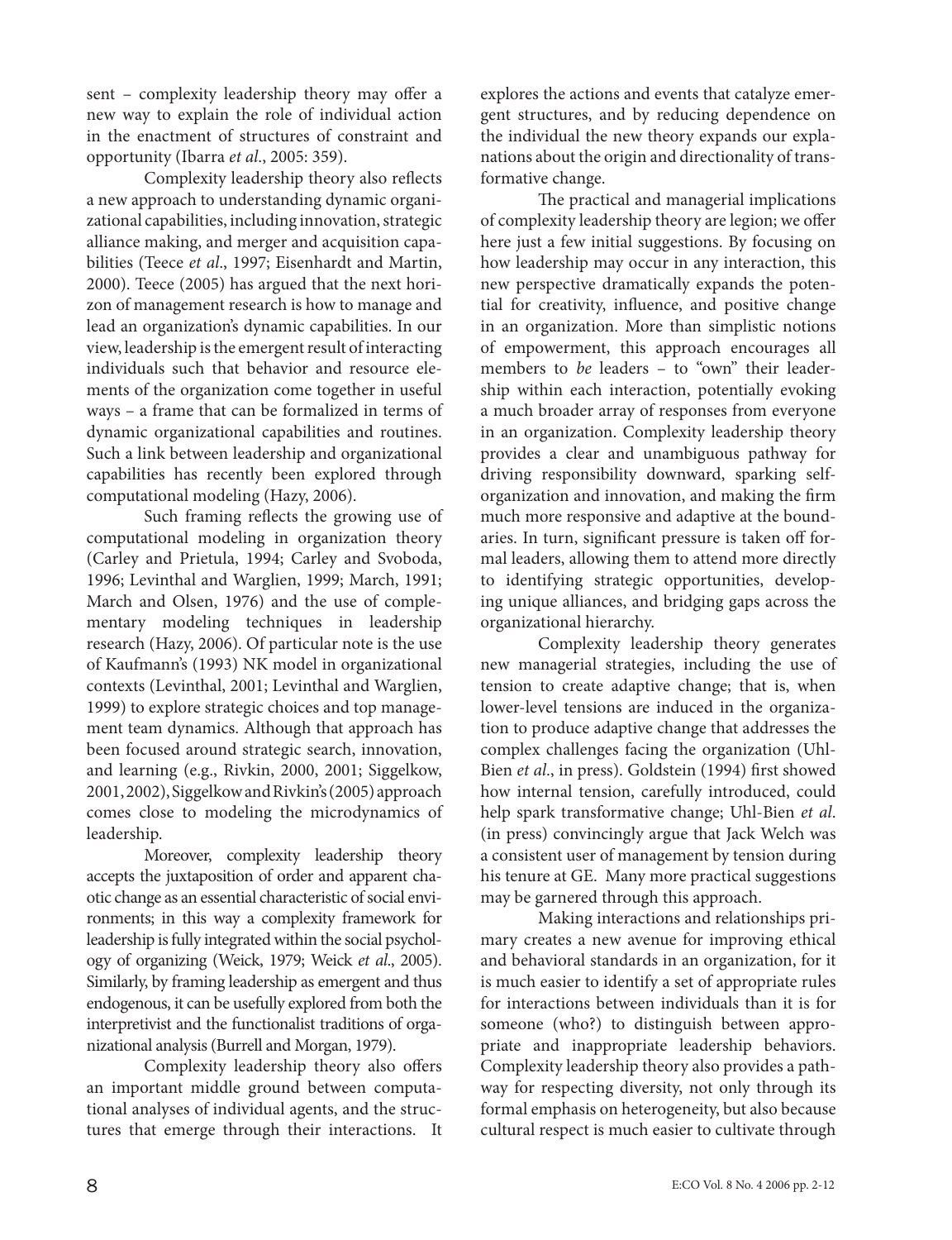one-on-one interactions than it is to consistently enact through one-to-many leadership exchanges.

In conclusion, Scott's (2004) reflections on the nature of emerging organizational trends argue for increased attention to the relationships through which organizational activity is conducted. Whereas leadership research has been focused on durable, distinctive properties of entities, a complexity-inspired model of leadership in events presents an alternative conceptual framework, based in relationships, complex interactions, and influences that occur in the "space between" individuals. As such, it reflects the complexity of the real world, increases the relevance of our leadership theories, and provides new insights for students, researchers, and managers in the complex world of business.

#### References

- Allport, F.H. (1954). "The structuring of events: Outline of a general theory with applications to psychology," *Psychological Review*, ISSN 0033295X, 61: 281–303.
- Allport, F.H. (1962). "A structuronomic conception of behavior: Individual and collective," *Journal of Abnormal and Social Psychology*, ISSN 0096851X, 64: 3–30.
- Allport, F.H. (1967). "A theory of enestruence (eventstructure theory): Report of progress," *American Psychologist*, ISSN 0003066X, 22: 1–24.
- Amabile, T., Barsade, S., Mueller, J., and B. Staw (2005). "Affect and creativity at work," *Administrative Science Quarterly*, ISSN 00018392, 50(3): 367–403.
- Barley, S.R. (1986). "Technology as an occasion for structuring: Evidence from observations of CT scanners and the social order of radiology departments," *Administration Science Quarterly*, ISSN 00018392, 31(1): 78–109.
- Black, J. A. and Oliver, R. (2004). "Proactive versus passive leader behavior and style influences on the group level context-for-learning," paper presented at the Proceeding for the Irish Academy of Management.
- Black, J.A., Oliver, R.L., Howell, J.P., and King J.P. (2006). "A dynamic system simulation of leader and group effects on context for learning," *The Leadership Quarterly*, ISSN 10489843, 17(1): 39.
- Bluedorn, A. (2002). "Images of planning, performance, and other theory," in F. Yammarino and F. Dansereau (eds) *Multi-level Issues in Organizational Behavior and Processes*, Greenwich, CT: JAI Press, ISBN 0762311061, 67–72.
- Bonabeau, E. and Meyer, C. (2001). "Swarm intelligence: A whole new way to think about business," *Harvard Business Review,* ISSN 00178012, 5: 107–114.
- Bradbury, H. and Lichtenstein, B. (2000). "Relationality in organizational research: Exploring the space

between," *Organization Science*, ISSN 10477039, 11: 551–564.

- Brown, S.L., and Eisenhardt, K.M. (1997). "The art of continuous change: Linking complexity theory and time-paced evolution in relentlessly shifting organizations," *Administration Science Quarterly*, ISSN 00018392, 42(1): 1–34.
- Brown, M.E. and Gioia, D.A. (2002). "Making things click: Distributive leadership in an online division of an offline organization," *Leadership Quarterly*, ISSN 10489843, 13(4): 397–420.
- Bryman, A. (1996). "Leadership in organizations," in S.R. Clegg, C. Hardy and W. Nord (eds) *Handbook of Organization Studies*, London: Sage, ISBN 0585323321, pp. 276–292.
- Buber, M. (1970). *I and Thou*, New York: Scribner's Sons, ISBN 0684717255.
- Burrell, G. and Morgan, G. (1979). *Sociological Paradigms in Organizational Analysis*, Aldershot: Ashgate, ISBN 0566051486.
- Burton, R. (2003). "Computational laboratories for organization science: Questions, validity and docking," *Computational and Mathematical Organization Theory*, ISSN1381298X, 9(2): 91–108.
- Carley, K.M. (2003). "Dynamic network analysis," in P. Pattison (ed.) *Dynamic Social Network Analysis: Workshop Summary and Papers*, Washington D.C.: The National Academies Press, ISBN 0309519160, 133–145.
- Carley, K.M. and Hill, V. (2001). "Structural change and learning within organizations," in E.R. Larsen (ed.) *Dynamics of Organizations: Computational Modeling and Organization Theories*, Menlo Park, CA: MIT Press/AAAI, ISBN 0262621525, pp. 63–92.
- Carley, K.M. and Prietula, M.J. (eds) (1994), *Computational Organization Theory,* Hillsdale, NJ: Lawrence Erlbaum Associates, ISBN 080581406.
- Carley, K.M. and Ren, Y. (2001). "Tradeoffs between performance and adaptability for C3I architectures," paper presented at the Command and Control Research and Technology Symposium, Annapolis, MD.
- Carley, K.M. and Svoboda, D.M. (1996) "Modeling organizational adaptation as a simulated annealing process," *Sociological Methods and Research*, ISSN 00491241, 25(1): 138–168.
- Chiles, T., Meyer, A., and Hench, T. (2004). "Organizational emergence: The origin and transformation of Branson, Missouri's musical theaters," *Organization Science*, ISSN 10477039, 15: 499–520.
- Cilliers, P. (1998). *Complexity and Postmodernism: Understanding Complex Systems*, New York, NY: Routledge, ISBN 0415152879.
- Davis, J.N. (2005). "How is charisma routinized? A new look at an old question," unpublished dissertation, Lubbock, TX: Texas Tech University.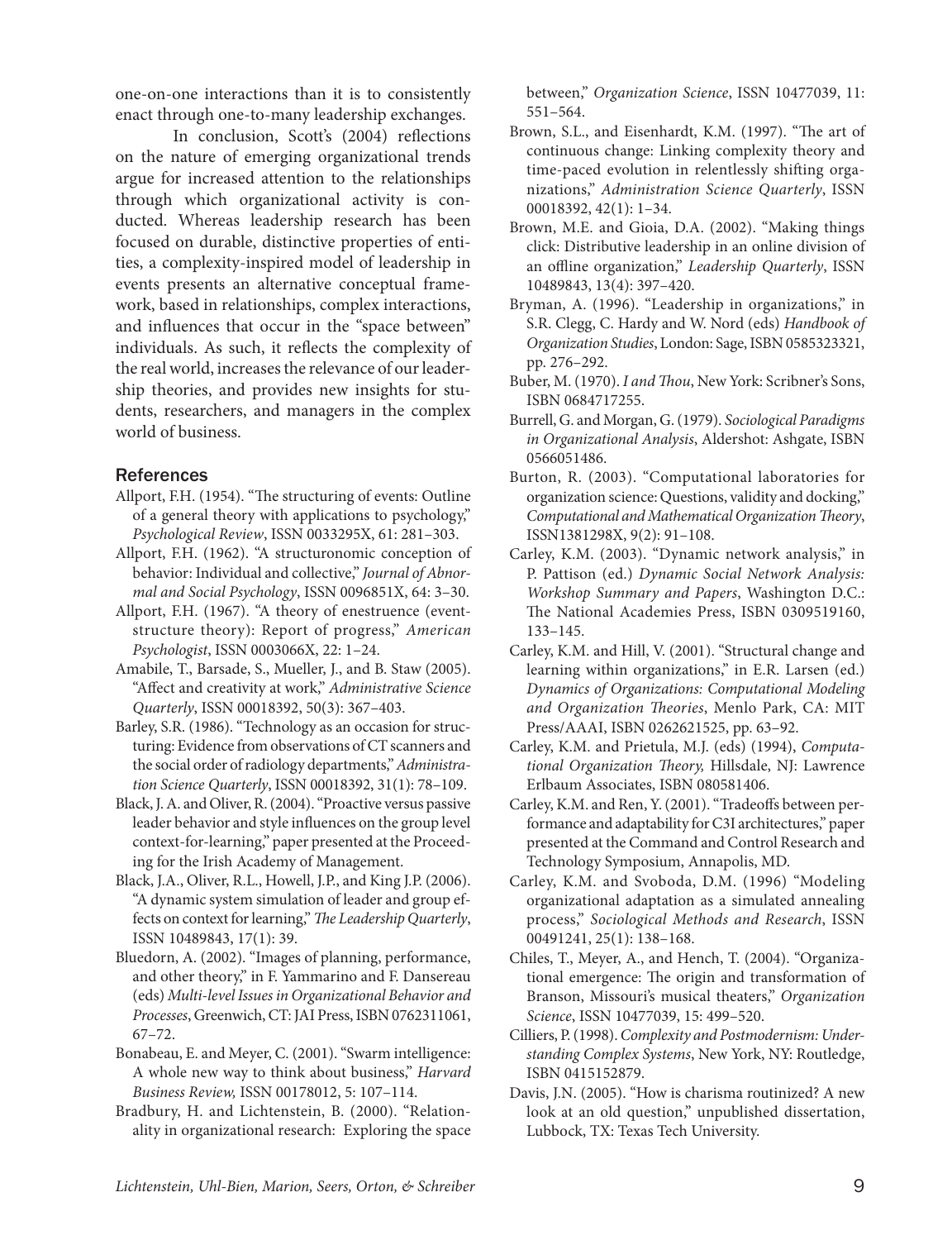Dooley, K.J. and Van de Ven, A.H. (1999). "Explaining complex organizational dynamics," *Organization Science*, ISSN 10477039, 10(3): 358–372.

Drath, W. (2001). *The Deep Blue Sea: Rethinking the Source of Leadership*, San Francisco: Jossey-Bass & Center for Creative Leadership, ISBN 0787949329.

Eisenhardt, K.M. and Martin, J.A. (2000). "Dynamic capabilities: What are they?," *Strategic Management Journal*, ISSN 01432095, 21: 1105–1121.

Finkelstein, S. (2002). "Planning in organizations: One vote for complexity," in F. Yammarino and F. Dansereua (eds.), *Multi-level Issues in Organizational Behavior and Processes*, ISBN 0762311061, pp. 73–80.

Gersick, C. (1994). "Pacing strategic change: The case of a new venture," *Academy of Management Journal*, ISSN 00014273, 37(1): 9–45.

Giddens, A. (1984). *The Constitution of Society: Outline of the Theory of Structuration*, Berkeley, CA: University of California Press, ISBN: 0520052927.

Gioia, D., Schultz, M., and Corley, K. (2000). "Organizational identity, image, and adaptive instability," *Academy of Management Review*, ISSN 03637425, 25: 63–81.

Goldstein, J. (1994). *The Unshackled Organization*, Portland, OR: Productivity Press, ISBN 156327048X.

Gronn, P. (2002). "Distributed leadership as a unit of analysis," *Leadership Quarterly*, ISSN 10489843, 13: 423–451.

Guastello, S.J., Craven, J., Zygowicz, K.M., and Bock, B.R. (2005). "A rugged landscape model for self-organization and emergent leadership in creative problem solving and production groups," *Nonlinear Dynamics, Psychology and Life Sciences*, ISSN 10900578, 9(3): 297–233.

Hazy, J.K. (2004). "A leadership and capabilities framework for organizational change: Simulating the emergence of leadership as an organizational meta-capability," unpublished dissertation, Washington, D.C.: The George Washington University.

Hazy, J.K. (2006). "Measuring leadership effectiveness in complex socio-technical systems," *Emergence: Complexity and Organization*, ISSN 15213250, 8(3): 58-77.

Hazy, J.K. (in press). "Computer models of leadership: Foundation for a new discipline or meaningless diversion?" *The Leadership Quarterly*, ISSN 10489843.

Heckscher, C. (1994). "Defining the post-bureaucratic type," in A. Donnellon and C. Heckscher (eds) *The Post-Bureaucratic Organization: New Perspectives on Organizational Change*, Newbury Park, CA: Sage, 14 ISBN 0803957173, pp. 14–63.

Ibarra, H., Kilduff, M., and Tsai, W. (2005). "Zooming in and out: Connecting individuals and collectivities at the frontiers of organizational network research," *Organization Science*, ISSN 10477039, 16: 359–371.

Jacobsen, C. and House, R.J. (2001). "Dynamics of charismatic

leadership: A process theory, simulation model, and tests," *The Leadership Quarterly*, ISSN 10489843, 12(1): 75–112.

- Jiang, L. and Burton, R. (2002). "Internal fit between team structure, communication methods and leader's expertise," paper presented at the Computational Analysis of Social and Organizational Systems 2002, Carnegie Mellon University.
- Kahneman, D. and Tversky, A. (1972). "Subjective probability: A judgment of representativeness," *Cognitive Psychology*, ISSN 00100285, 3: 430–454.

Kauffman, S. (1993). *The Origins of Order: Self-Organization and Selection in Evolution*, New York: Oxford University Press, ISBN: 0195058119.

Krackhardt, D. and Carley, K.M. (1998). "A PCANS model of structure in organization," paper presented at the International Symposium on Command and Control Research and Technology, Monterrey, CA.

Levinthal, D.A. (2001). "Organizational adaptation and environmental selection: Interrelated processes of change," *Organization Science*, ISSN 10477039, 2: 140-144.

Levinthal, D.A. and Warglien, M. (1999). "Landscape design: Designing for local action in complex worlds," *Organization Science*, ISSN 10477039, 10(3): 342–357.

Lichtenstein, B., Dooley, K., and Lumpkin, G.T. (2006). "Measuring emergence in the dynamics of new venture creation," *Journal of Business Venturing*, ISSN 08839026, 21: 153-175.

Linsky, M. and Heifetz, R.A. (2002). *Leadership on the Line: Staying Alive through the Dangers of Leading*, Cambridge: Harvard Business School Press, ISBN 1578514371.

Maguire, S., Hardy, C., and Lawrence, T. (2004). "Institutional entrepreneurship in emerging fields: HIV/AIDS treatment advocacy in Canada," *Academy of Management Journal*, ISSN 00014273, 47(5): 657-679.

March, J.G. (1991). "Exploration and exploitation in organizational learning," *Organization Science*, ISSN 10477039, 2(1): 71–87.

March, J.G., and Olsen, J.P. (1976). *Ambiguity and Choice in Organizations*, Bergen, Norway: Universitetsforlaget, ISBN 8200014789.

Marion, R. (1999). *The Edge of Organization: Chaos and Complexity Theories of Formal Social Organization*, Newbury Park, CA: Sage, ISBN 0761912657.

Marion, R. and Uhl-Bien, M. (2001). "Leadership in complex organizations," *Leadership Quarterly*, ISSN 10489843, 12: 389–418.

Marion, R. and Uhl-Bien, M. (2003). "Complexity theory and Al-Qaeda: Examining complex leadership," *Emergence: Complexity Issues in Organizations and Management*, ISSN 15213250, 5: 56–78.

Mead, G.H. (1932). *The Philosophy of the Present*, Chicago: Open Court Publishing Company, LCCN 3219616.

Mead, G.H. (1934). *Mind, Self, and Society*, Chicago: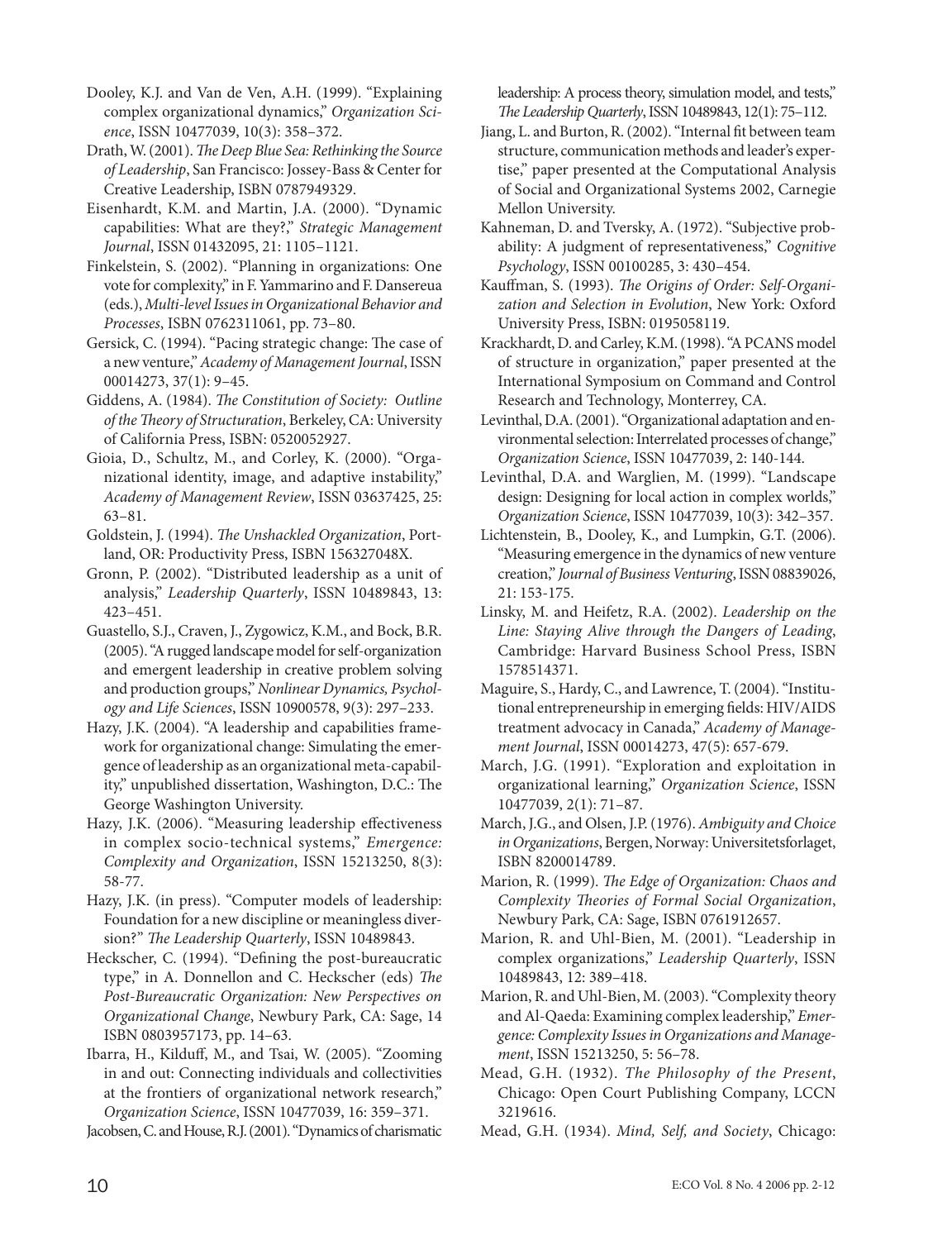University of Chicago Press, ISBN 0226516679.

- Mead, G.H. (1938). *The Philosophy of the Act*, Chicago: University of Chicago Press, ISBN 0226516660.
- Meindl, J.R., Ehrlich, S.B. and Dukerich, J.M. (1985). "The romance of leadership," *Administrative Science Quarterly*, ISSN 00018392, 30(1): 78.
- Meyer, A., Gaba, V., and Colwell, K. (2005). "Organizing far from equilibrium: Nonlinear change in organizational fields," *Organization Science*, ISSN 10477039, 16: 456–473.
- Nowak, M.A., May, R.M., and Sigmund, K. (1995). "The arithmetics of mutual help," *Scientific American*, ISSN 00368733, 272(6): 76-81.
- Osborn, R.N., Hunt, J.G., and Jauch, L.R. (2002). "Toward a contextual theory of leadership," *Leadership Quarterly*, ISSN 1048-9843, 13: 797–837.
- Pearce, C.L. and Conger, J.A. (2003). *Shared Leadership: Reframing the Hows and Whys of Leadership*, Thousand Oaks: Sage, ISBN 0761926232.
- Radcliffe-Brown, A. (1952). *Structure and Function in Primitive Society*, London: Cohen and West, LCCN: 543649.
- Rivkin, J.W. (2000). "Imitation of complex strategies," *Management Science*, ISSN 00251909, 46: 824-844.
- Rivkin, J.W. (2001). "Reproducing knowledge: Replication without imitation at moderate complexity," *Organization Science*, ISSN 10477039, 12(3): 274–293.
- Schreiber, C. and Carley, K.M. (2004a). "Going beyond the data: Empirical validation leading to grounded theory, computational and mathematical organization theory," ISSN 1381298X, 10(2): 155–164.
- Schreiber, C. and Carley, K.M. (2004b). "Key personnel: Identification and assessment of turnover risk," paper presented at the NAACSOS Conference Proceedings, Pittsburgh, PA.
- Schreiber, C. and Carley, K.M. (2005). "Ineffective organizational practices at NASA: A dynamic network analysis," Carnegie Mellon University, School of Computer Science, Institute for Software Research, International, Technical Report, CMU-ISRI-05-135.
- Scott, W.R. (2004). "Reflections on a half-century of organizational sociology," *Annual Review of Sociology*, ISSN 03600572, 30: 1–21.
- Seers, A. (2004). "Leadership and flexible organizational structures," in G. B. Graen (ed.), *New frontiers of leadership*, LMX Leadership: The Series, Greenwich, CT: Information Age Publishing, ISBN 1593112394, 2, 1–31.
- Seers, A. and Wilkerson, J.W. (2005). "Toward a model of relational micro-organizing: Social exchange, identity, and structure," unpublished paper.
- Siggelkow, N. (2001). "Change in the presence of fit: The rise, the fall, and the renascence of Liz Claiborne," *Academy of Management Journal*, ISSN 00014273, 44: 838–857.
- Siggelkow, N. (2002). "Evolution toward fit," *Administrative Science Quarterly*, ISSN 00018392, 47(1): 125–159.
- Siggelkow, N. and Rivkin, J.W. (2005). "Speed and search: Designing organizations for turbulence and complexity," *Organization Science*, ISSN 10477039, 16(2): 101–122.
- Solow, D. and Leenawong, C. (2003). "Mathematical models for studying the value of cooperational leadership in team replacement," *Computational and Mathematical Organization Theory*, ISSN 1381298X, 9(1): 61–81.
- Strauss, A. and Corbin, J. (1993). *Basics of Qualitative Research*, Newbury Park, CA: Sage, ISBN 0803959400.
- Teece, D. (2005). "Dynamic capabilities: The causes, consequences and challenges of change," in J. Hazy (ed.), Comment at a Symposium at the *Academy of Management Annual Conference*, Tuesday, August 8, 2005, Honolulu, HI.
- Teece, D.J., Pisano, G., and Shuen, A. (1997). "Dynamic capabilities and strategic management," *Strategic Management Journal*, ISSN 01432095, 18(7): 509–533.
- Uhl-Bien, M. (in press). "Relational leadership theory: Exploring the social processes of leadership and organizing," *The 2006 Yearly Review of The Leadership Quarterly*, ISSN 10489843.
- Uhl-Bien, M., Marion, R., and McKelvey, B. (in press). "Complexity leadership theory: Shifting leadership from the industrial age to the knowledge era," *The Leadership Quarterly*, ISSN .
- Van de Ven, A.H. and Poole, M.S. (1990). "Methods for studying innovation development in the Minnesota Innovation Research Program," *Organization Science*, ISSN 10477039, 1(3): 313–335.
- Weick, K.E. (1979). *The Social Psychology of Organizing*, Reading, MA: Addison Wesley, ISBN 0201085917.
- Weick, K.E. and Roberts, K.H. (1993). "Collective mind in organizations: Heedful interrelating on flight decks," *Administrative Science Quarterly*, ISSN 00018392, 38(3): 357–381.
- Weick, K.E., Sutcliffe, K. and Obstfeld, D. (2005). "Organizing and the process of sensemaking," Organization Science, ISSN 10477039, 16: 409-421.

**Benyamin B. Lichtenstein,** Ph.D. (Boston College, 1998) is Assistant Professor of Management and Entrepreneurship at the University of Massachusetts, Boston. He has helped grow entrepreneurship programs at the University of Hartford, Syracuse University, and most recently at U-Mass Boston. Dr. Lichtenstein's research expertise focuses on applications of complexity science to leadership, entrepreneurial emergence and transformation, and collaboration, trust, and inter-organizational learning. "Professor Benyamin," as his students